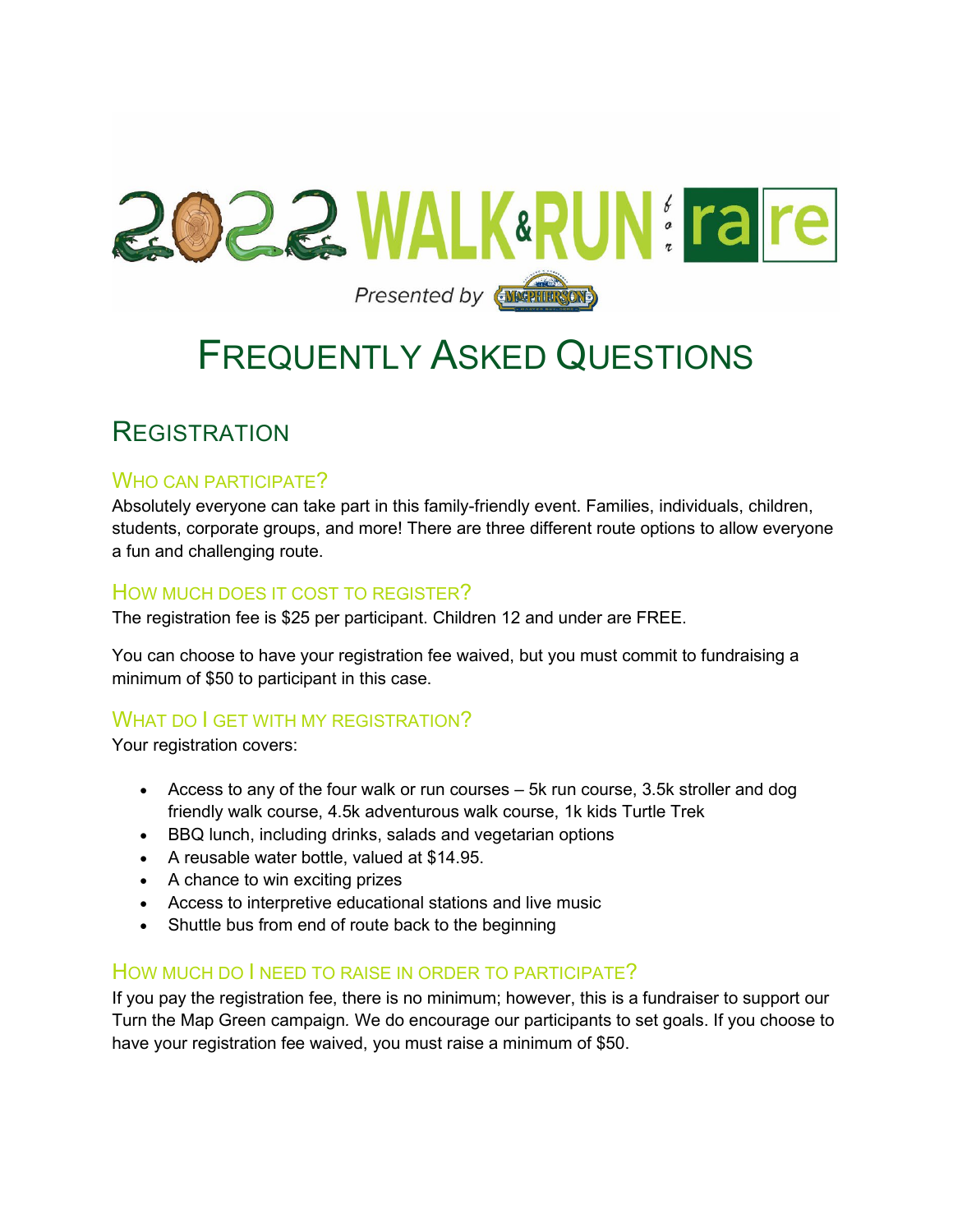#### WHO SHOULD REGISTER AND WHEN?

Everyone who is attending must register in advance through our online registration system, or register on the day of at one of the sign in desks. Registering provides you with an easy platform to manage your donations; it also gives your friends and family the opportunity to easily sponsor you.

#### SHOULD I START A TEAM OR JOIN AS AN INDIVIDUAL?

You can do either! It's a lot of fun to walk as a team, and typically, teams have greater fundraising success when they walk as a family, school, corporate team, or friends. Don't worry though, many people join as an individual.

#### IS THERE A MAX NUMBER OF WALKERS/RUNNERS WHO CAN JOIN A TEAM?

No. A team can be any size - the more the merrier and the more members participating, the greater the impact…and fun!

#### IS THIS A SANCTIONED 5K RACE?

This is a fun-run and as such is NOT sanctioned and there is not a chip timer. We will track runners crossing the finish line so you will know what place you finished in, but not your exact time.

It is important to remember that the race isn't about the time you finish in - it is about having fun in nature, everyone participating and raising money towards a common goal: Turning the Map Green.

## DONATIONS

#### HOW CAN DONORS SPONSOR ME OR MY TEAM?

There are a number of ways!

Donate online: every walker/runner/team creates a personal online fundraising page at the time of registration. Fundraising online is simple, secure and safe, and donations from your donors will appear immediately on your personal/team page so you can track your success. You can also customize this page with a photo and special message. Donations made online will receive a tax receipt via email.

Offline: You may also receive donations from family and friends in the form of cash or cheque. Please be sure to record these donations and the donor's complete address on your pledge form. These donations are to be turned in on event day at the sign-in area along with a hard copy of your pledge form.

Please note that in accordance with Canada Revenue Agency, tax receipts can only be issued if a full address is provided. If you are collecting donations offline, don't forget to jot down the donors full mailing address.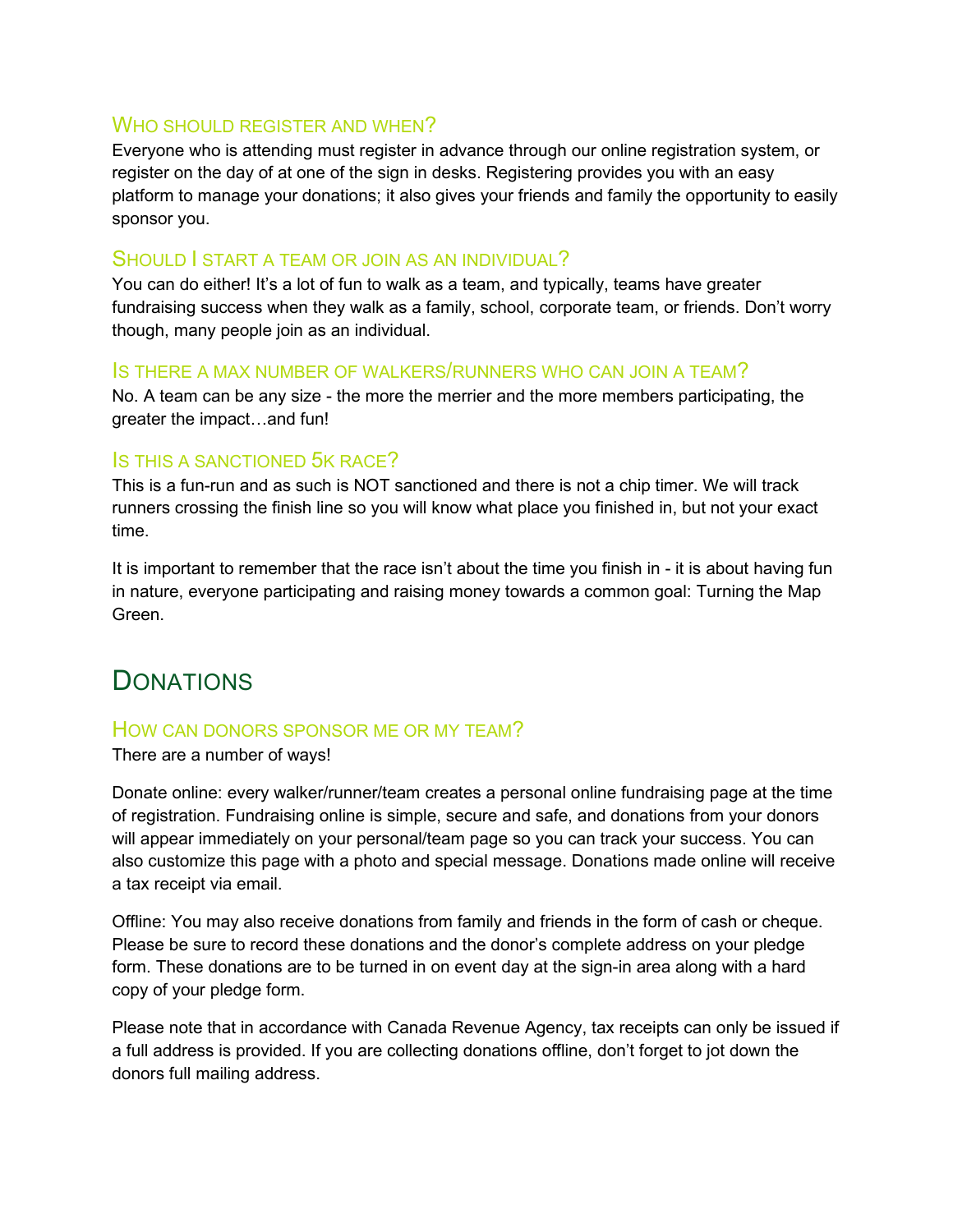#### WHERE DO I GET DONATION PLEDGE FORMS?

Donation pledge forms can downloaded from the *rare* website (raresites.org) and from the Race Roster registration website (walkforrare.ca). Alternatively, you can stop by our administrative building at Lamb's Inn to pick one up at the front desk. All offline donations must be filled out, regardless of the amount.

#### CAN I CONTINUE TO COLLECT DONATIONS AFTER THE EVENT?

Absolutely! The event site will remain open until the end of October, so your online fundraising can continue long after the event is over. Fundraising after the event is a great way to continue to build your team spirit and continue to raise awareness about *rare* and Turn the Map Green.

#### ARE DONATIONS TAX DEDUCTIBLE?

Yes. Donations of \$20 or more will be issued a charitable tax receipt, and donors should allow for 6-10 weeks after the event to receive it. Donations made online will receive an automatic email receipt immediately following the credit card transaction.

## EVENT DAY

#### WHAT HAPPENS IN CASE OF RAIN?

The **Walk & Run for** *rare* will take place rain or shine – unless Environment Canada advises not to go outdoors - so don't forget to prepare for the weather!

#### HOW LONG IS THE WALK & RUN?

It depends! There are three different routes to choose from:

- 5km fun run: this route goes past the ECO Centre to a designated turnaround spot, and then back to the ECO Centre for a true 5km run. It will take the average runner about 30 minutes to complete.
- 4.5km adventurous walk: this route includes the *rare* side trails giving you views of the cliffs, Grand River, and osprey nest.
- $\bullet$  3.5km walk: this route is great for those wanting a route that is accessible to strollers and dogs.

#### WHAT SHOULD I BRING ON EVENT DAY?

You should bring:

- Comfy and sturdy shoes for walking or running
- Appropriate clothing for the weather a hat, sunscreen, rain jacket
- Pledge forms with cash and cheque donations

A free reusable water bottle will be provided to all participants in an effort to reduce single use plastics, so you don't need to worry about bringing a water bottle.